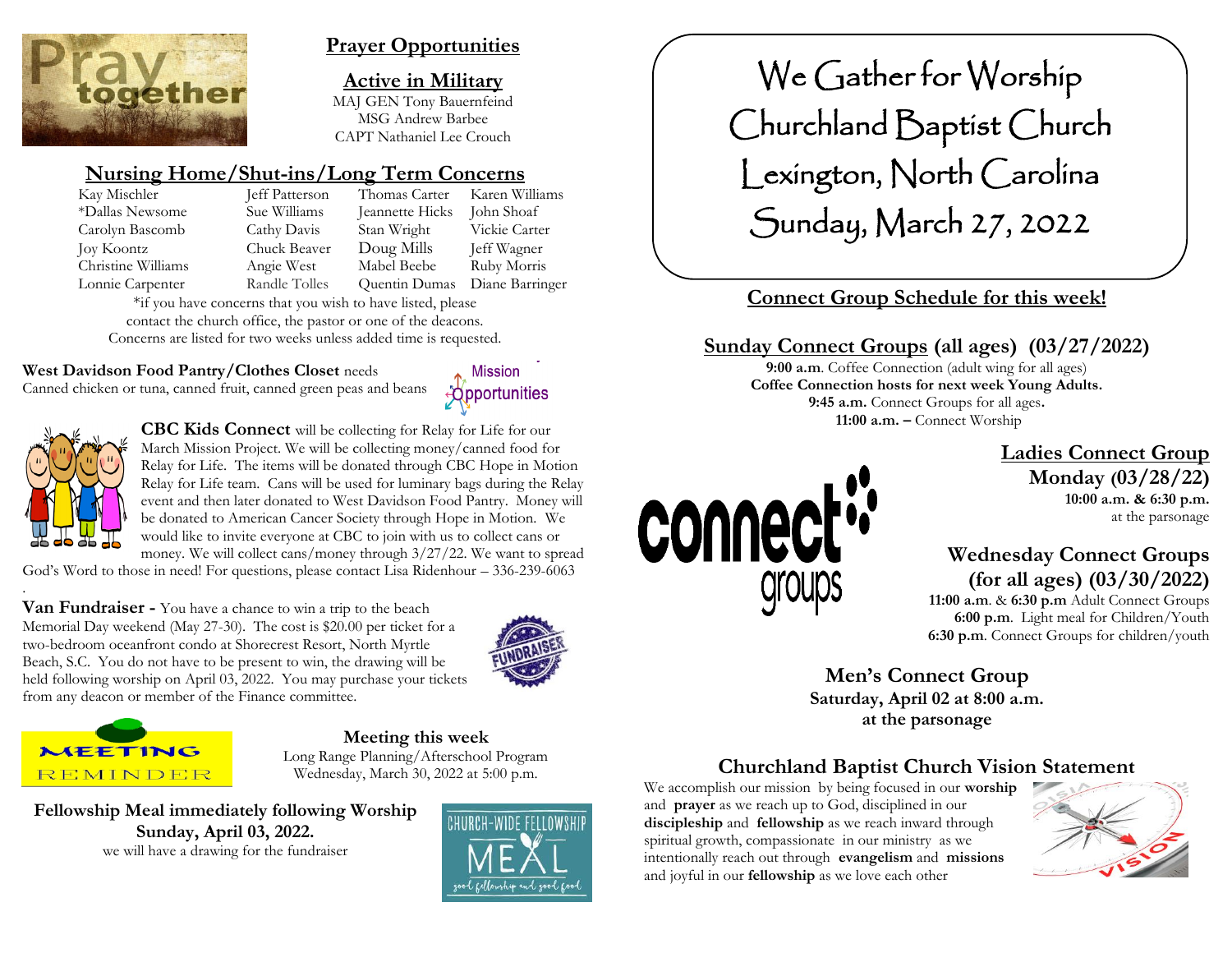The Worship Service at Eleven O'clock Sunday morning, March 27, 2022  $\overline{\phantom{a}}$ 



Worship is Connecting With God

**Chiming of the Hour**

**Welcome/The Work of the Church**

**Call to Worship – Chancel Choir** O Worship the King (16)

#### **Invocation**

**Hymn of Praise #335** Standing on the Promises

**Children's sermon –** Chad and Suzan Tedder

**Special Music – Chancel Choir** I Love to Tell the Story (572)

> **Hymn of Giving # 4** To God Be the Glory

**Offertory Prayer -** Lisa Ridenhour

**Receiving of Tithes and Offerings**

. **Doxology**

**Message – Dr. Huckaby** Spiritual Warfare Sermon Series The Believer's Victory – Ephesians 6:

**Invitation**

**Postlude** Roy Hicks

**Sermon Series on Spiritual Warfare The Believer's Victory Ephesians 6:11-20**



**Introduction –** as Paul closes the letter to the church at Ephesus he gives us wisdom in fighting the battle against Satan. There are three truths in the text:

**We have an e\_\_\_\_\_\_\_\_\_\_\_\_\_\_\_ (Ephesians 6:11-12)** <sup>11</sup>Put on the full armor of God so that you can take your stand against the devil's schemes. <sup>12</sup>For our struggle is not against flesh and blood, but against the rulers, against the authorities, against the powers of this dark world and against the spiritual forces of evil in the heavenly realms.

**We have a b\_\_\_\_\_\_\_\_\_\_\_ p\_\_\_\_\_\_\_\_\_\_\_ (Ephesians 6:13-18)**  <sup>13</sup>Therefore put on the full armor of God, so that when the day of evil comes, you may be able to stand your ground, and after you have done everything, to stand.

## **The Armor of a Christian**

**B\_\_\_\_\_\_\_\_\_\_\_ of T\_\_\_\_\_\_\_\_\_\_\_ (v.14a**) 14Stand firm then, with the belt of truth buckled around your waist,

**B\_\_\_\_\_\_\_\_\_\_\_ of R\_\_\_\_\_\_\_\_\_\_\_ (v.14b)** with the breastplate of righteousness in place,

**F\_\_\_\_\_\_\_\_\_\_\_ fitted with the G\_\_\_\_\_\_\_\_\_\_\_ of P\_\_\_\_\_\_\_\_\_\_\_ (v.15**). 15and with your feet fitted with the readiness that comes from the gospel of peace.

**S\_\_\_\_\_\_\_\_\_\_\_ of F\_\_\_\_\_\_\_\_\_\_\_ (v.16)** 16In addition to all this, take up the shield of faith, with which you can extinguish all the flaming arrows of the evil one.

**H\_\_\_\_\_\_\_\_\_\_\_ of S\_\_\_\_\_\_\_\_\_\_\_ (v.17).** 17Take the helmet of salvation and the sword of the Spirit, which is the word of God.

**We have p\_\_\_\_\_\_\_\_\_\_\_\_\_\_\_\_ (Ephesians 6:18-20)** And pray in the Spirit on all occasions with all kinds of prayers and requests. With this in mind, be alert and always keep on praying for all the Lord's people. **<sup>19</sup>** Pray also for me, that whenever I speak, words may be given me so that I will fearlessly make known the mystery of the gospel, **<sup>20</sup>** for which I am an ambassador in chains. Pray that I may declare it fearlessly, as I should.

**Conclusion -** to God be the glory, great things He has done, and I believe He will continue to do and whatever the battle, if God is for us, who can be against us.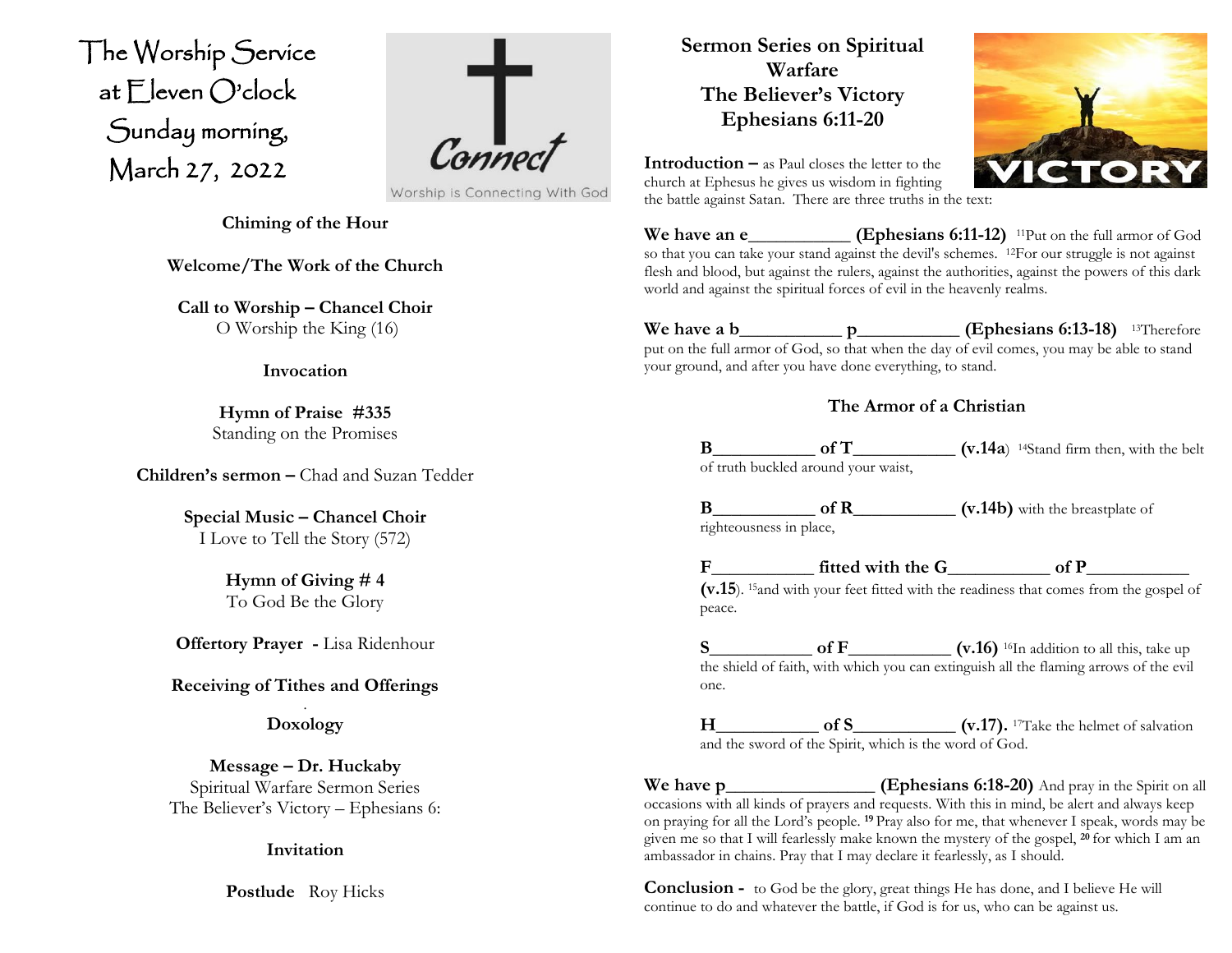

# **Volunteer Opportunities**

**Deacon of the Week -** Lisa Ridenhour **Next week** – Nancy Swicegood

**Nursery Volunteers 3/27 –** Marlena Fleeman/Sarah Hand **– 04/03** – Lisa Ridenhour/Sandra Beck

**Children's Church 3/27 –** Kelli Hopkins/April Boris **– 04/03 –** Blanca Wood/Rosa Alonso

## **Wednesday Children's Connect**

**3/30 –** Lisa Ridenhour/Ryane Nicole Oaks/April Boris/Angie West **04/06 -** Marlena Fleeman/Jeanette Mills/Karen Huckaby/Jackie Stiffell

> **Office Secretaries 3/27 -** Amy Freeman **– 04/03 –** Amy Freeman

**Counting Team 3/27 –** Karen Allen/Sherri Manno **– 04/03 -** Karen Allen/Rita Caudle

#### **Ushers**

**03/27 –** Chad Tedder/Rudy Hartley/Ronald Hartley/Michael Swicegood **04/03** – Frank Boris/Billy Harris/Jeff Snider/Harold Burns



**Senior Adult Spring Banquet** – March 31 at 11:00 a.m. Reeds Baptist Church. A meal will be served, and the special guest is Ms. Rachelle Denny, an uplifting and encouraging musician. See Kay Beck if you're interested in going.

#### **J.O. Walton Scholarship -**

Applications for the J.O. Walton scholarship are now available. Applications are available at West Davidson High School or in the church office. If you have any questions please see April Boris, Lisa Ridenhour, or Jackie Stiffel. Applications are due by Friday April 1st, 2022.



thank

**Thank you** to everyone that helped make our Flamingle a success, we are so blessed to have a wonderful sisterhood and ladies ministry at CBC. A

special thank you to all that helped bring this day together.

Your kindness and sympathy will always be held in grateful remembrance by the family of Martha Rowe. Thank you for the delicious meal you prepared for us during this difficult time. Your kindness and caring is greatly

appreciated. Thanks to all who have given me much love and support. Thanks, Mike Rowe



**In lieu of flower**s a monetary gift has been given in honor of David, Dale & Tammy – by Karen Lee Allen



## **Volunteer Opportunities**

**Deacon of the Week -** Lisa Ridenhour **Next week** – Nancy Swicegood

**Nursery Volunteers**

**3/27 –** Marlena Fleeman/Sarah Hand **– 04/03** – Lisa Ridenhour/Sandra Beck

**Children's Church 3/27 –** Kelli Hopkins/April Boris **– 04/03 –** Blanca Wood/Rosa Alonso

#### **Wednesday Children's Connect**

**3/30 –** Lisa Ridenhour/Ryane Nicole Oaks/April Boris/Angie West **04/06 -** Marlena Fleeman/Jeanette Mills/Karen Huckaby/Jackie Stiffell

**Office Secretaries**

**3/27 -** Amy Freeman **– 04/03 –** Amy Freeman

**Counting Team**

**3/27 –** Karen Allen/Sherri Manno **– 04/03 -** Karen Allen/Rita Caudle

#### **Ushers**

**03/27 –** Chad Tedder/Rudy Hartley/Ronald Hartley/Michael Swicegood **04/03** – Frank Boris/Billy Harris/Jeff Snider/Harold Burns



**Senior Adult Spring Banquet** – March 31 at 11:00 a.m. Reeds Baptist Church. A meal will be served, and the special guest is Ms. Rachelle Denny, an uplifting and encouraging musician. See Kay Beck if you're interested in going.

# **J.O. Walton Scholarship -**

Applications for the J.O. Walton scholarship are now available. Applications are available at West Davidson High School or in the church office. If you have any questions please see April Boris, Lisa Ridenhour, or Jackie Stiffel. Applications are due by Friday April 1st, 2022.

**Thank you** to everyone that helped make our Flamingle a success, we are so blessed to have a wonderful sisterhood and ladies ministry at CBC. A special thank you to all that helped bring this day together.

Your kindness and sympathy will always be held in grateful remembrance by the family of Martha Rowe. Thank you for the delicious meal you prepared for us during this difficult time. Your kindness and caring is greatly

thank

appreciated. Thanks to all who have given me much love and support. Thanks, Mike Rowe



**In lieu of flower**s a monetary gift has been given in honor of David, Dale & Tammy – by Karen Lee Allen